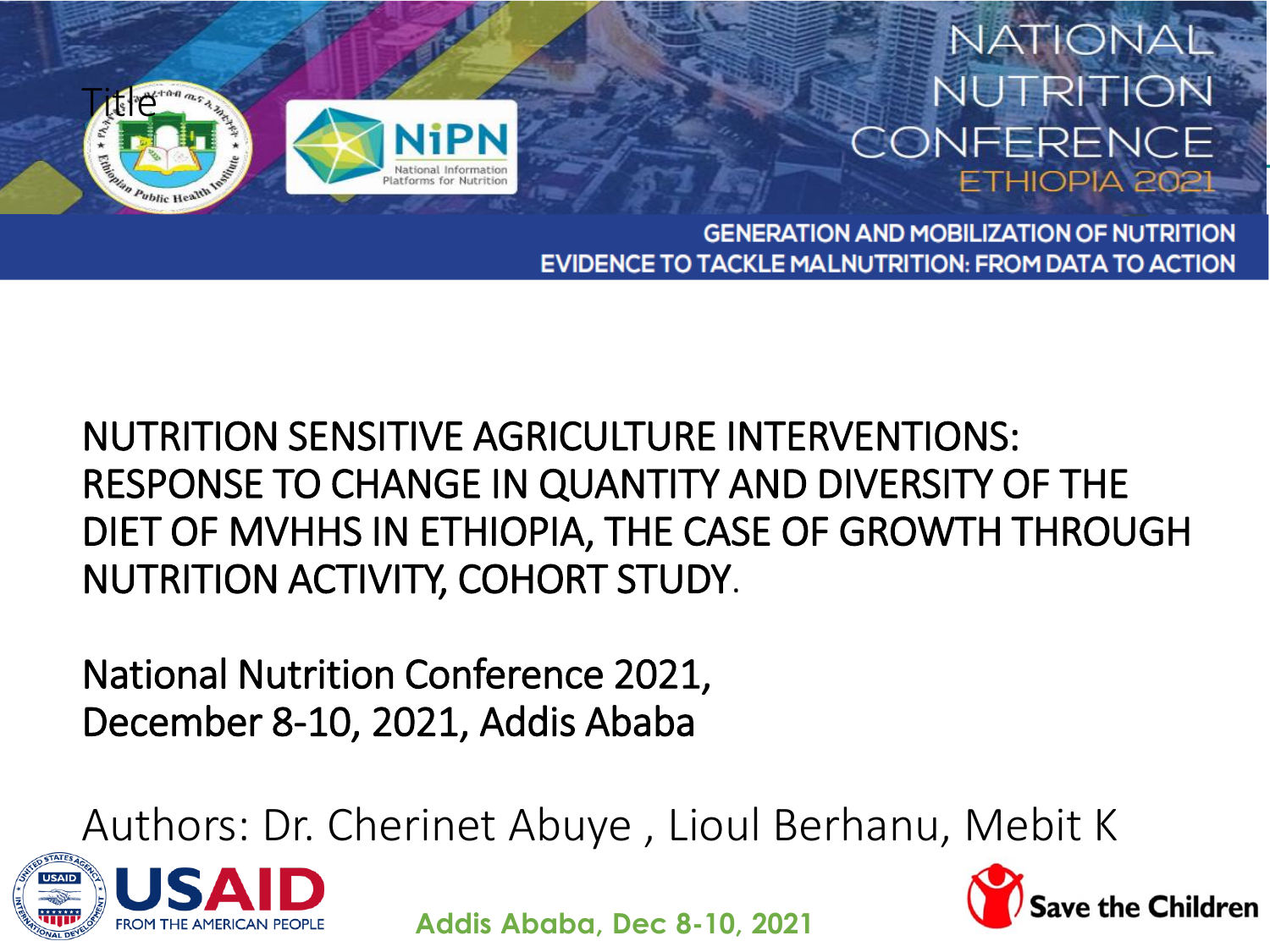# Presentation outline

- Brief introduction about Growth through Nutrition
- Back Ground
- Purpose of the study
- Methodology
- Results
- Conclusion and implications of the findings
- Limitations of the study
- Acknowledgement



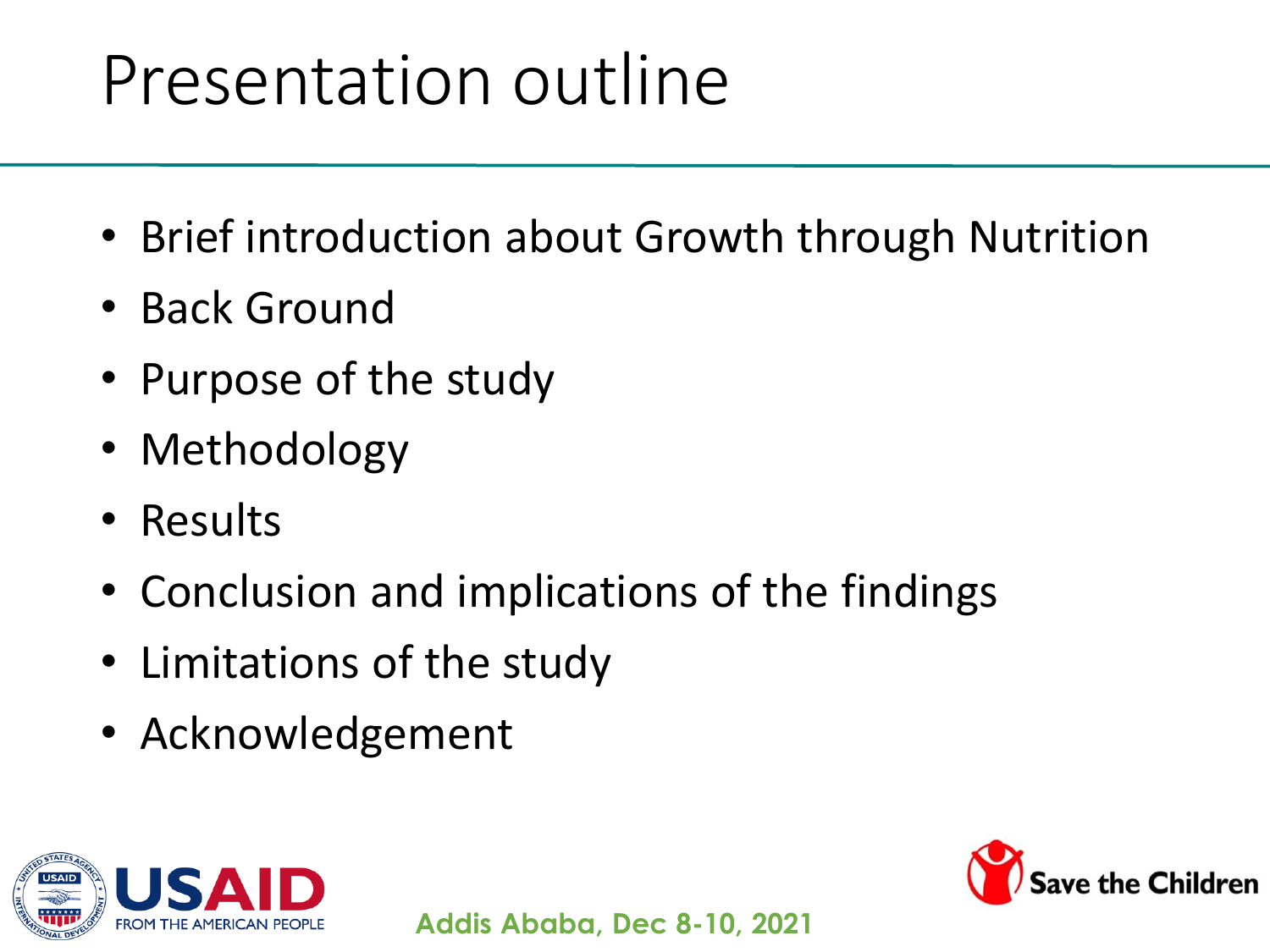

**CROSS CUTTING: RESEARCH AND LEARNING , GENDER, CONVERGENCE/LAYERING, AND CRISIS RESPONSE** 



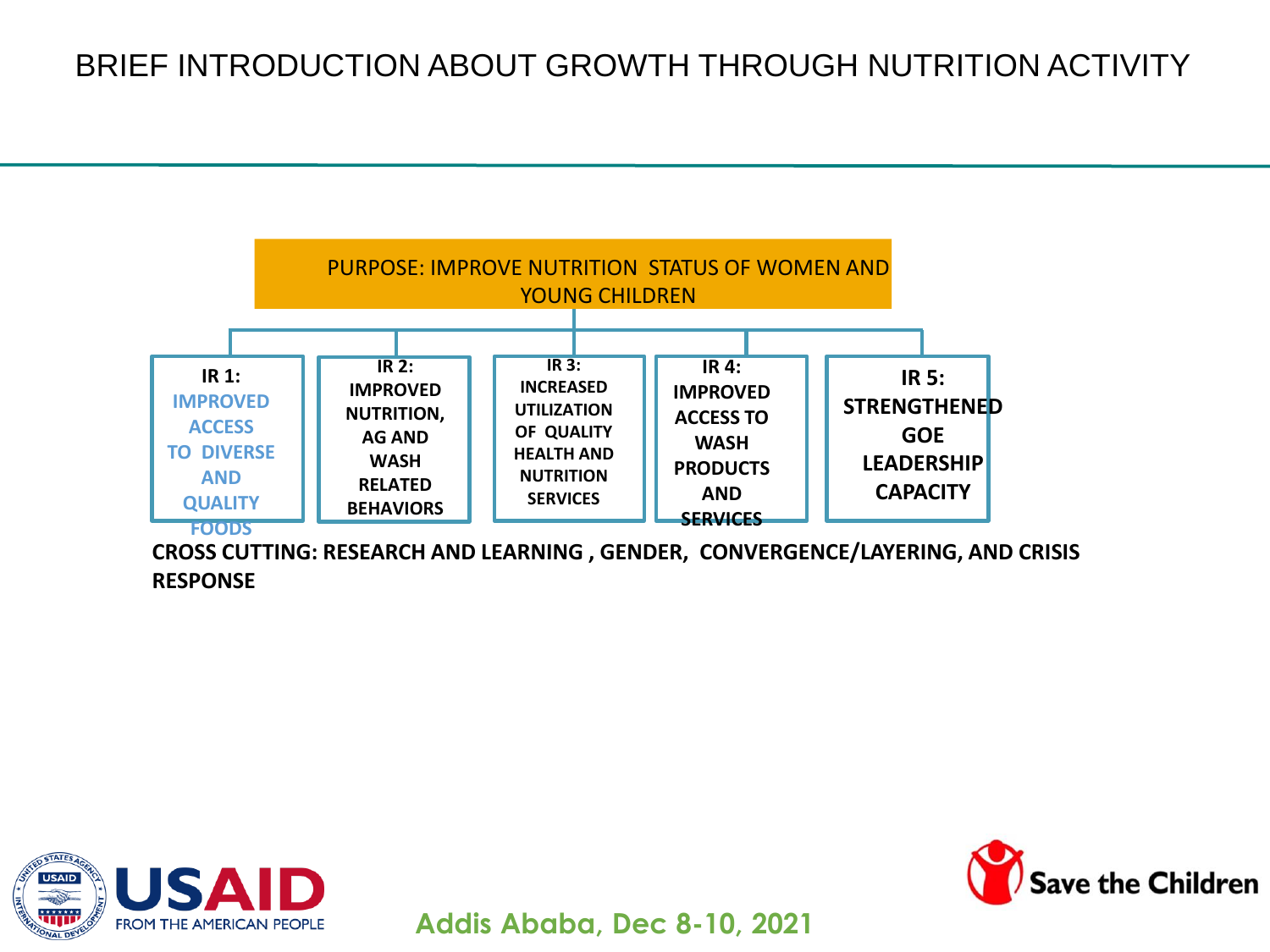

- Most people suffering from chronic malnutrition in developing countries are among the poorest of the poor and lack access to dietary diversity and food rich in micronutrients on a regular basis (FAO, 2013.).).
- They largely depend on high amounts of cheaper staple starchy foods (HarvestPlus. 2012; Black R.E. et al. 2008).
- It is with this rationale that GtN invests and promotes NSA activities to address gaps in the availability of nutrition dense varieties of crops and animal source food.



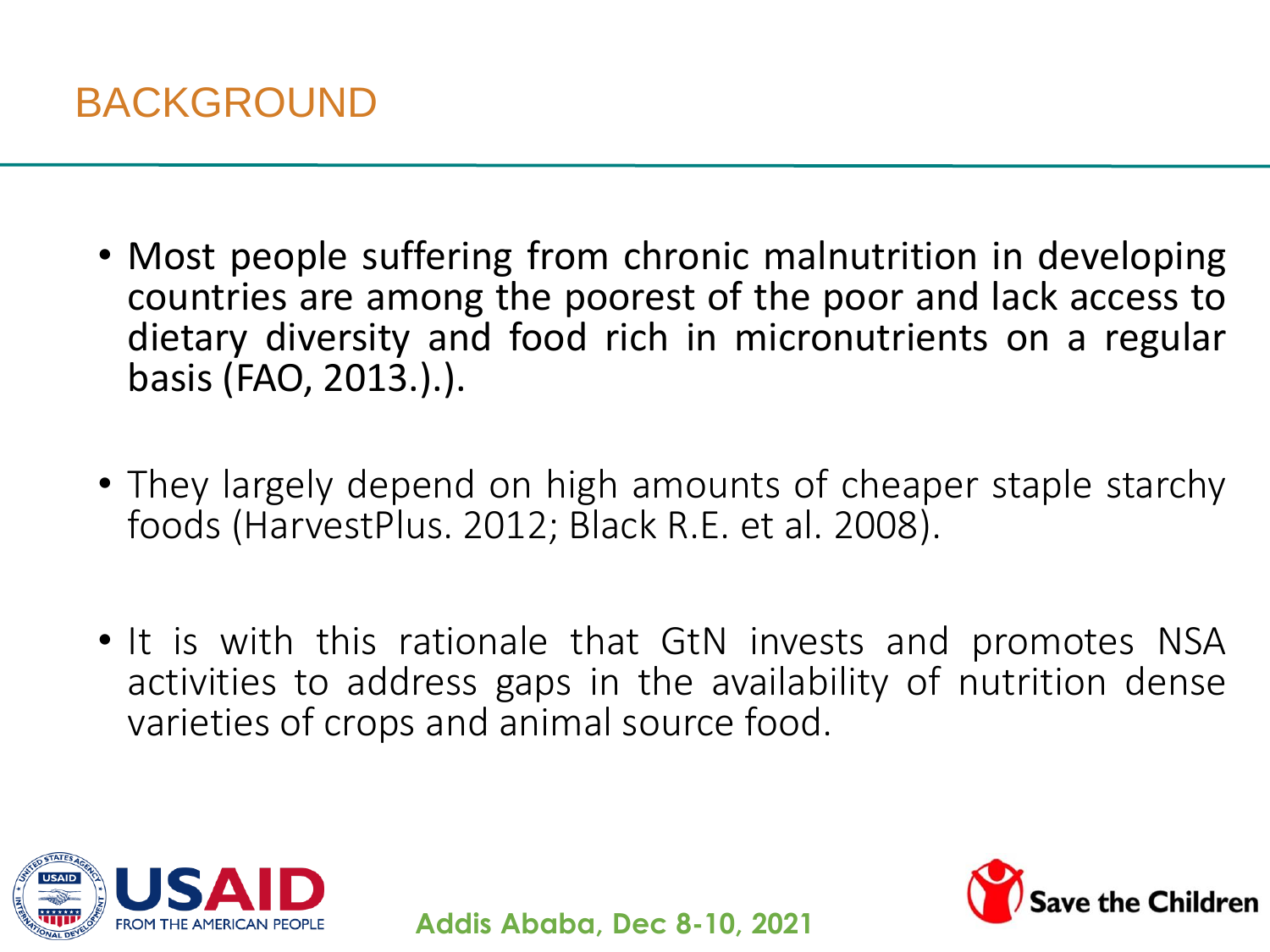• Assess nutrition practices among participants / MVHHs of Growth through Nutrition project activities

• Investigate proportional association of improvements in nutrition practices as the result of exposure or participation in Growth through Nutrition project activities



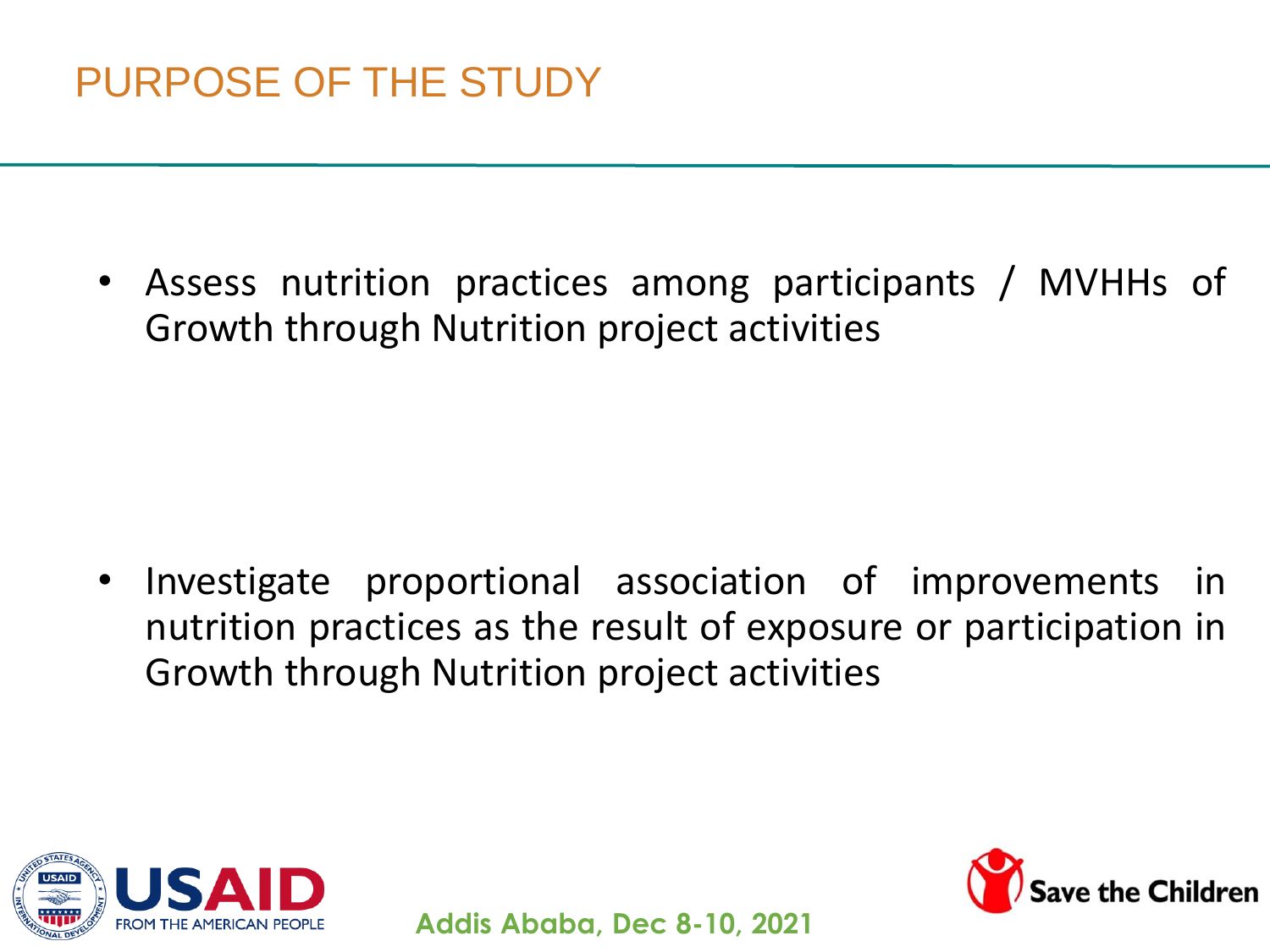### METHODOLOGY

- A cohort panel study was conducted among rural MVHHs participating in the GTN project in targeted woredas with two cohorts
- In 2017, the baseline assessment was conducted among a cohort of 386 targeted households.
- In 2020, the survey collected data from the original cohort from the previous surveys, of which 319 MVHHs participated, and an additional new cohort of 337 MVHHs for a total of 656 MVHHs surveyed.
- Outcome Monitoring Among MVHHs:
- Child-Level Outcomes(6-23 months): Mean number of food groups consumed from 7 food groups, MDD, MMF, MAD
- $\triangleright$  Women level outcome: mean food group consumed from 10 FG and MDD
- Data was collected via tablets using ODK software and KoBo Toolbox



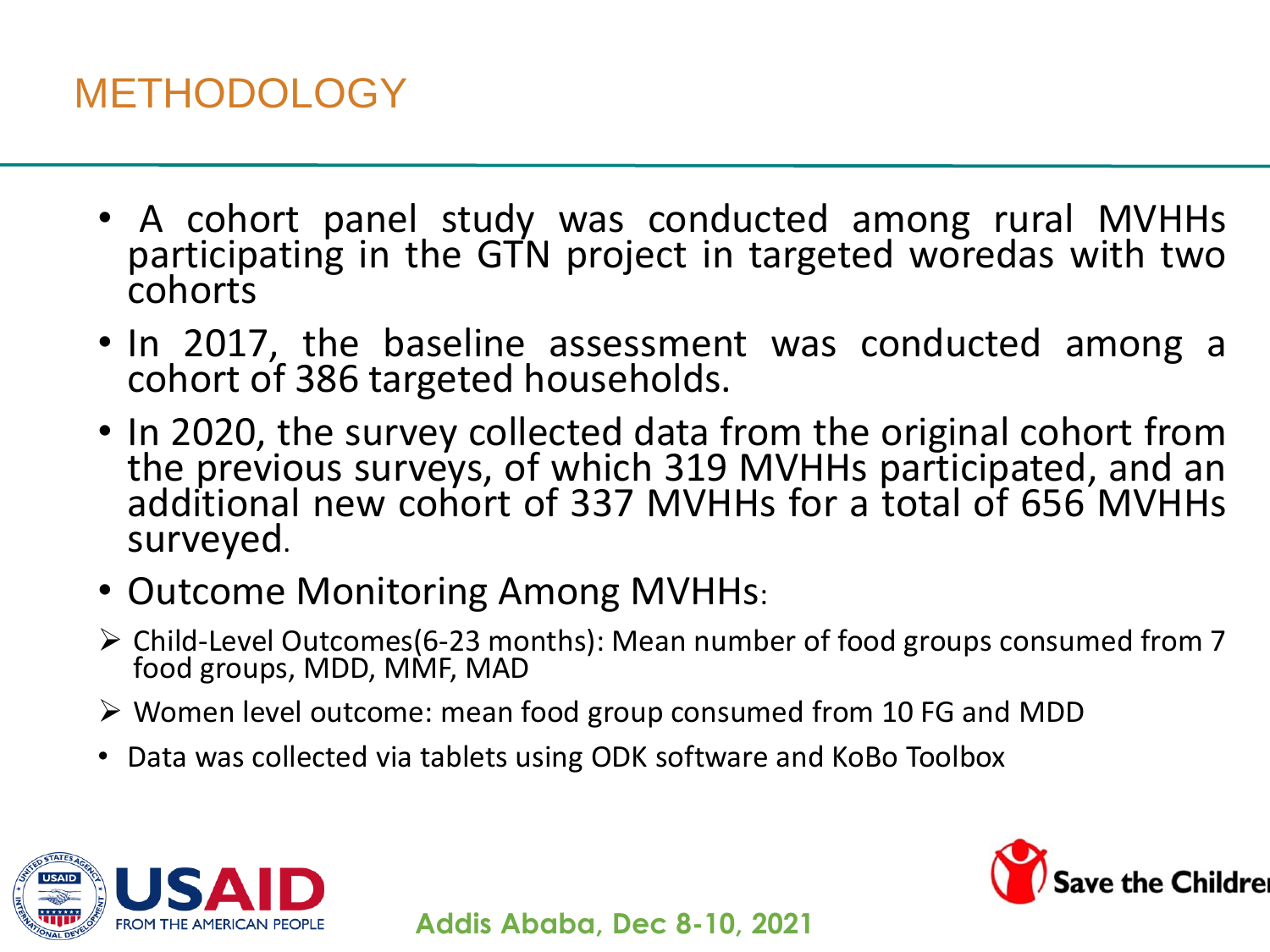

- The percentage of children 6-23 months of age consuming all major food groups increased.
- The percentage of children who consumed four out of seven food groups increased from 12% in 2017 to 34% in 2020, a statistically significant increase (p<0.001).
- These results correlate with the observed increase in consumption across all seven food groups(Figure1).

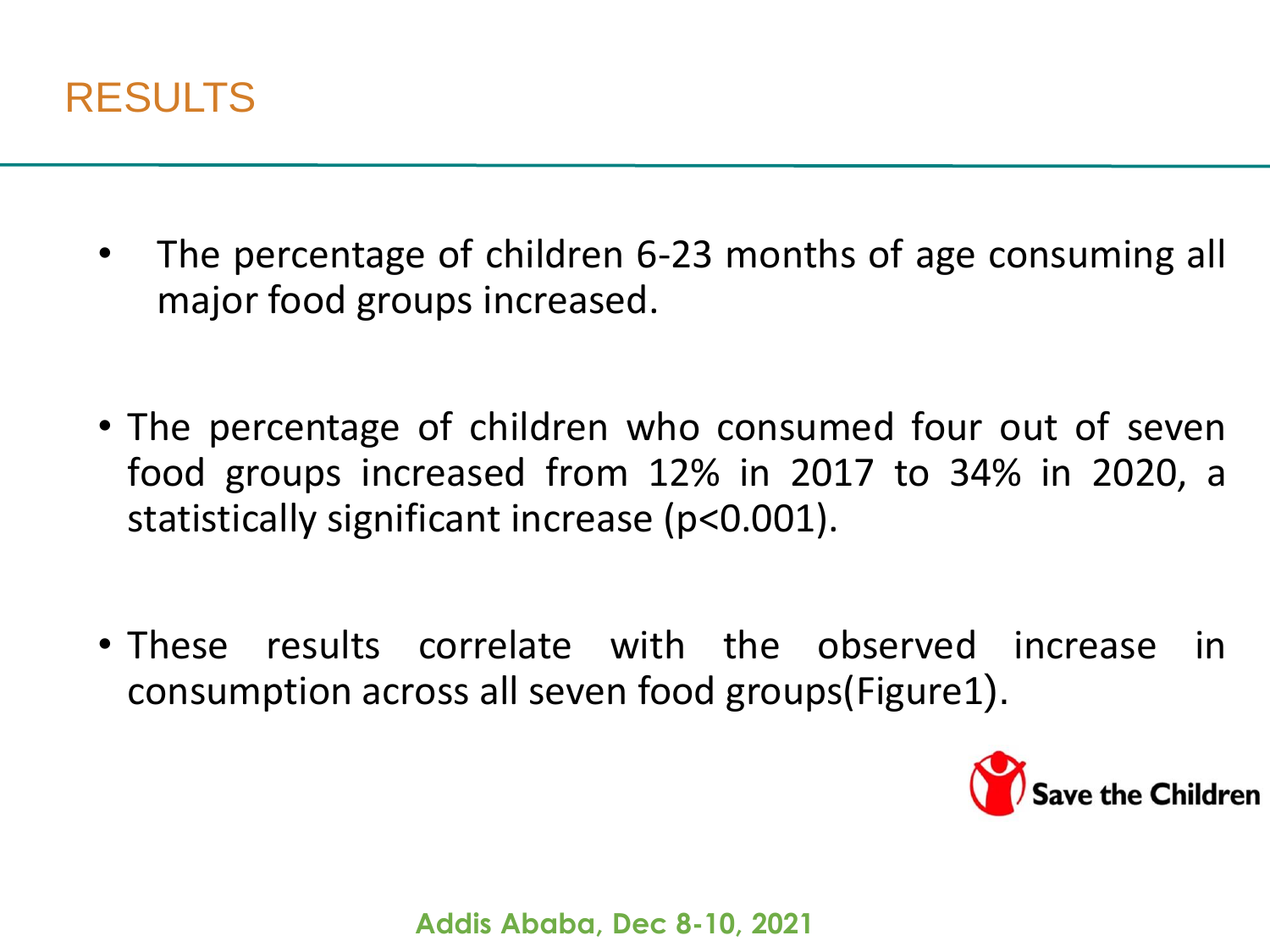#### Results…

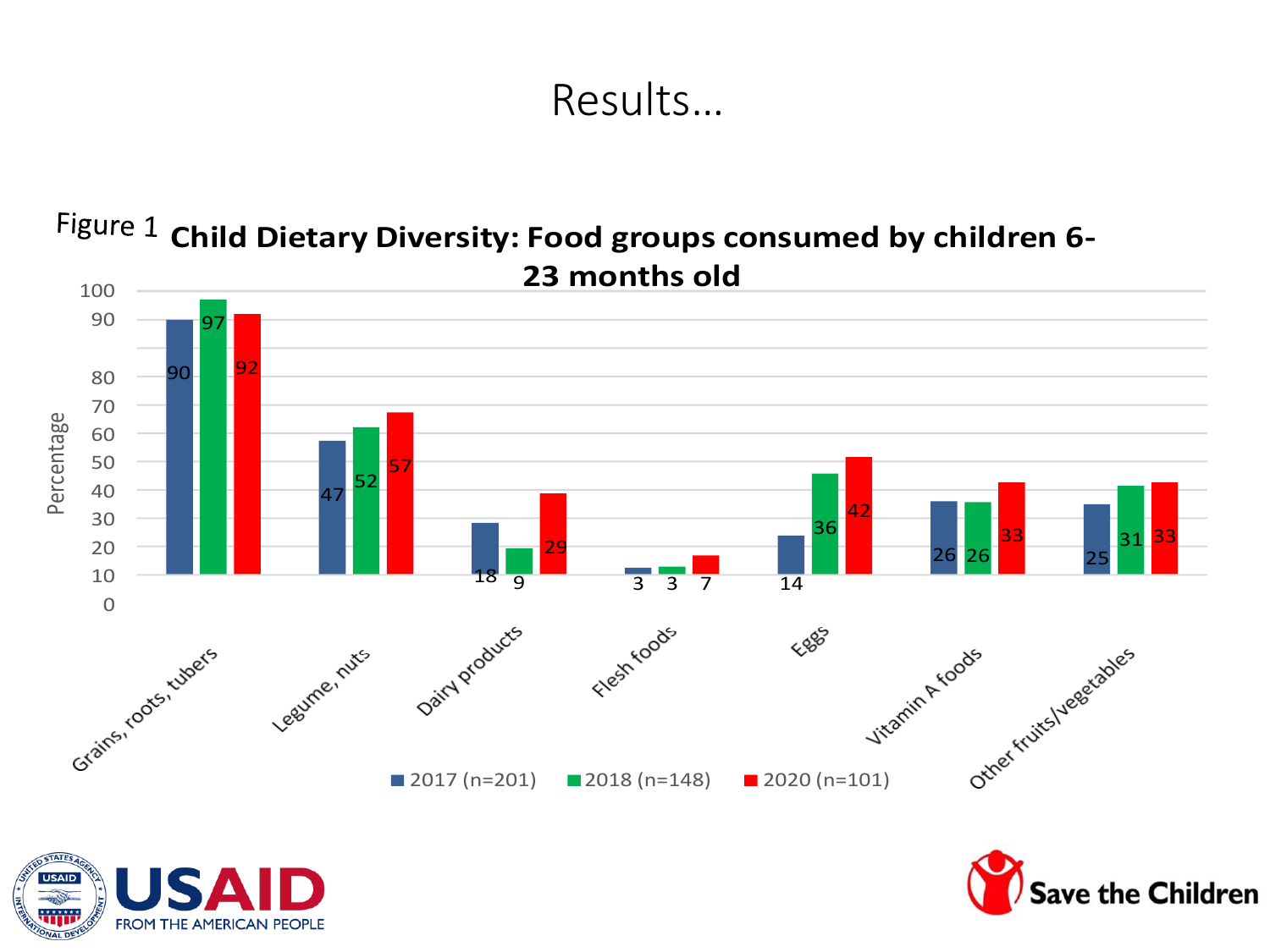

- The percent of children who achieved MAD increased from 12% at baseline to 31% in 2020. This is a statistically significant increase (p<0.001).
- MDD-W has increased significantly since the baseline, from 2% to 18%, statistically significant increase (p<0.001),
- Indicating that project activities have possibly contributed to increased access to diverse foods and are also encouraged adoption of healthy nutritional practices in homes.



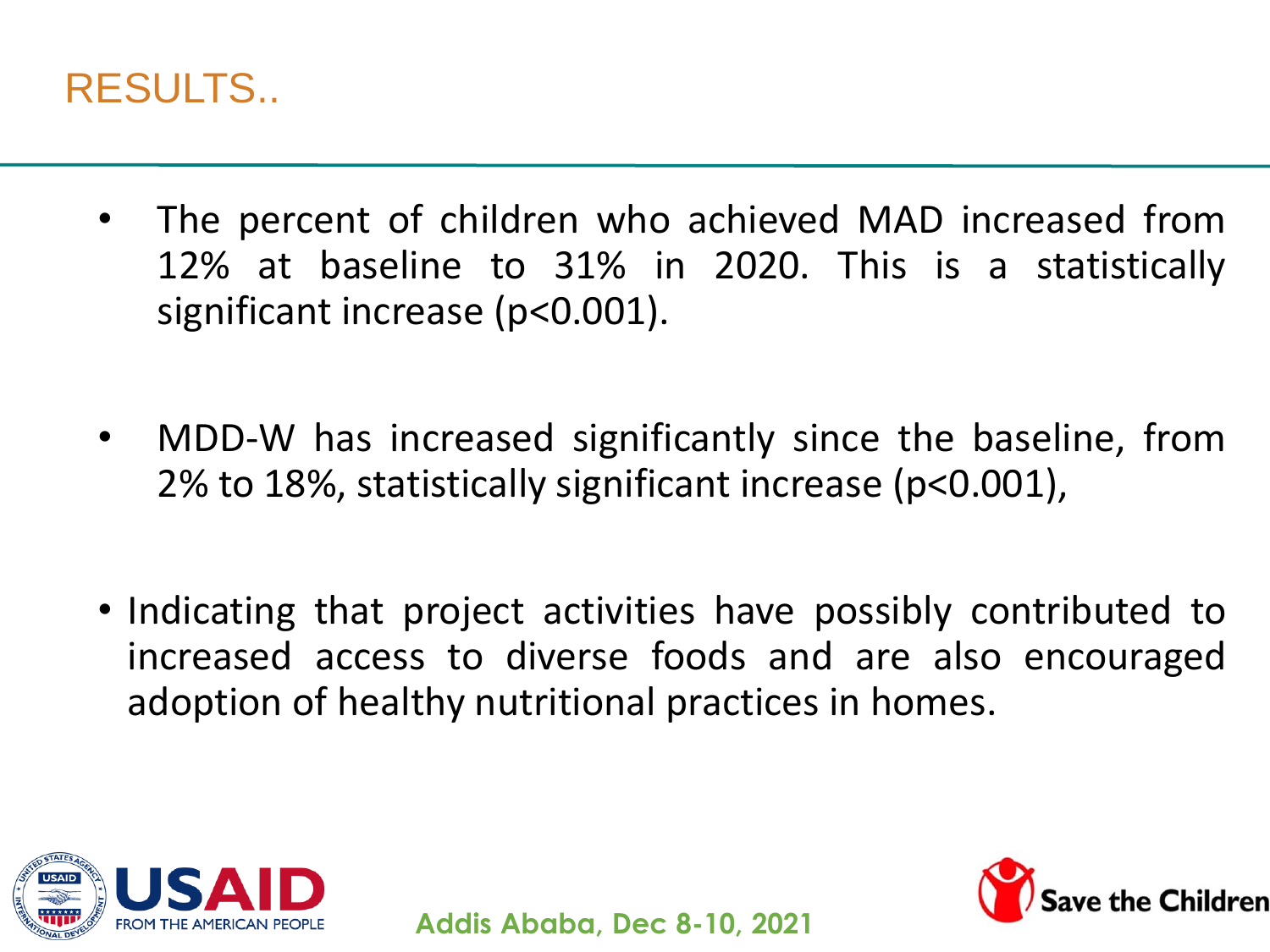#### RESULTS …

• This is also supported by the 98% of respondents in 2020 who reported that they believed the project was the reason for the positive changes in their diets.

Similar to the DD of children, the increased dietary diversity among women is due to the increased consumption of dairy, eggs, vegetables, meat, and pulses(Figure 2)



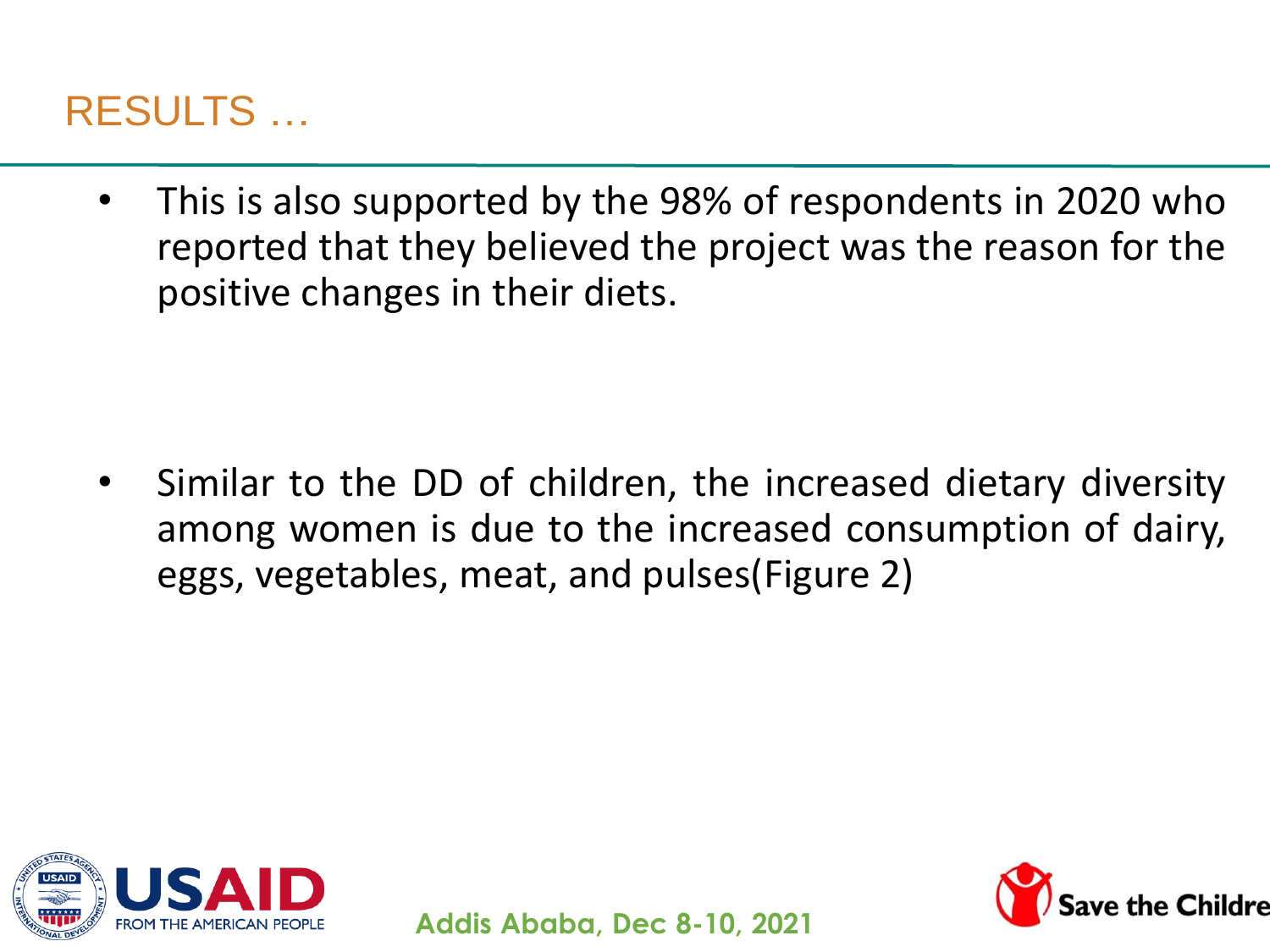

#### Figure 2 Women's Dietary Diversity - Consumption of food groups by women, 2017-2020



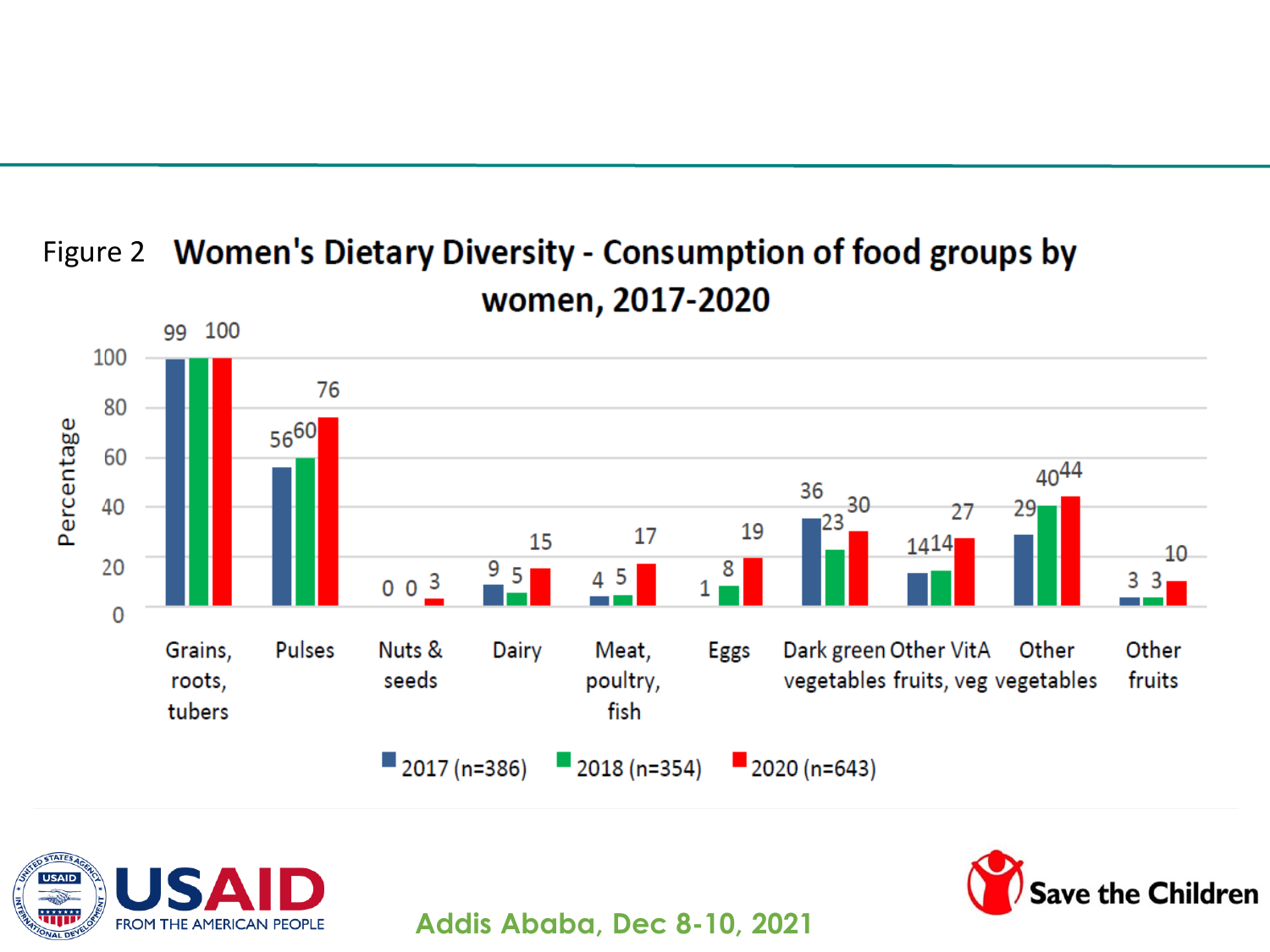

The proportion of pregnant women who receive iron folate supplementation for at least 3 months during pregnancy decreased slightly,

• Highlighting the need to ensure women receive continued support during pregnancy, both in terms of addressing behavioral and supply related issues